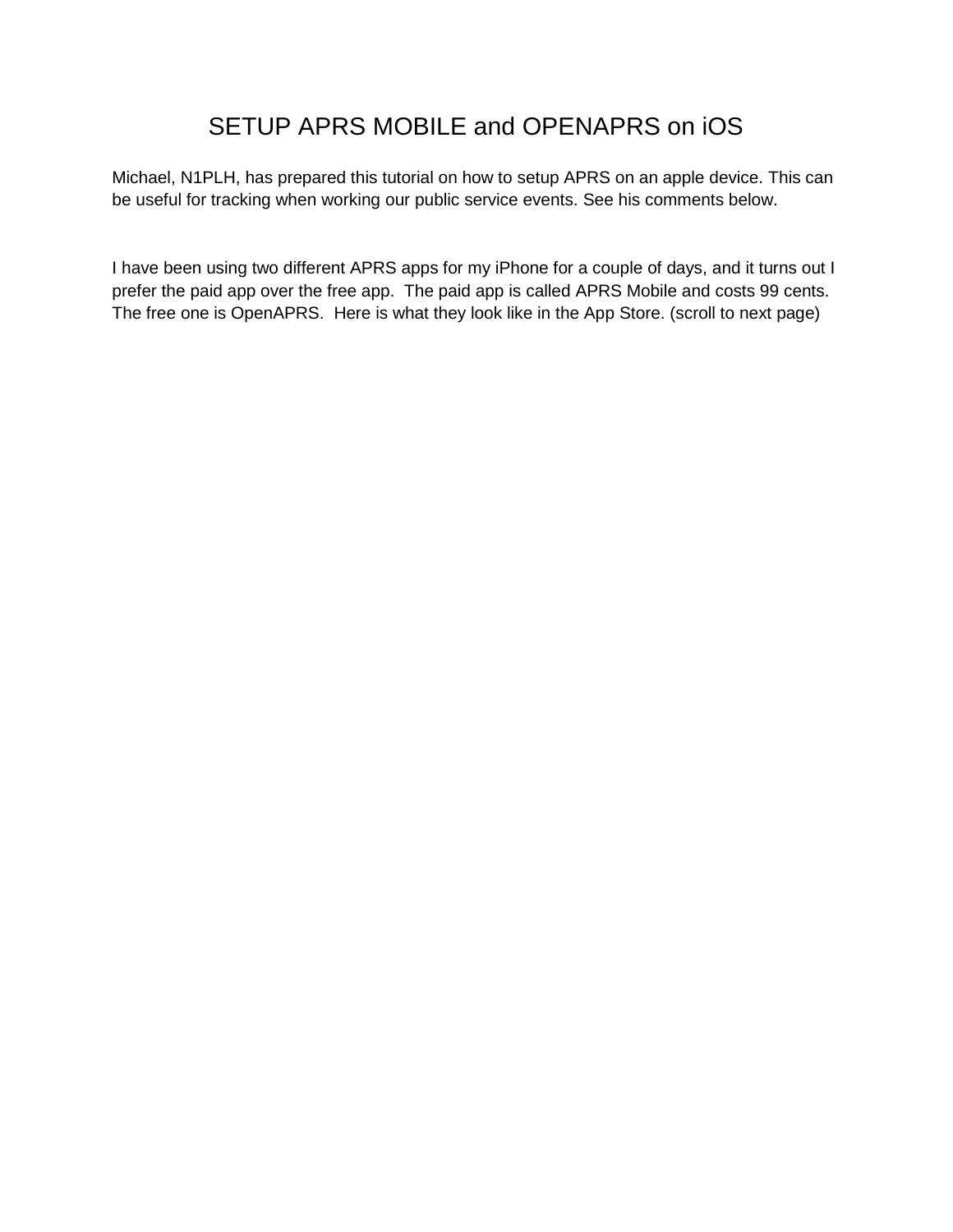

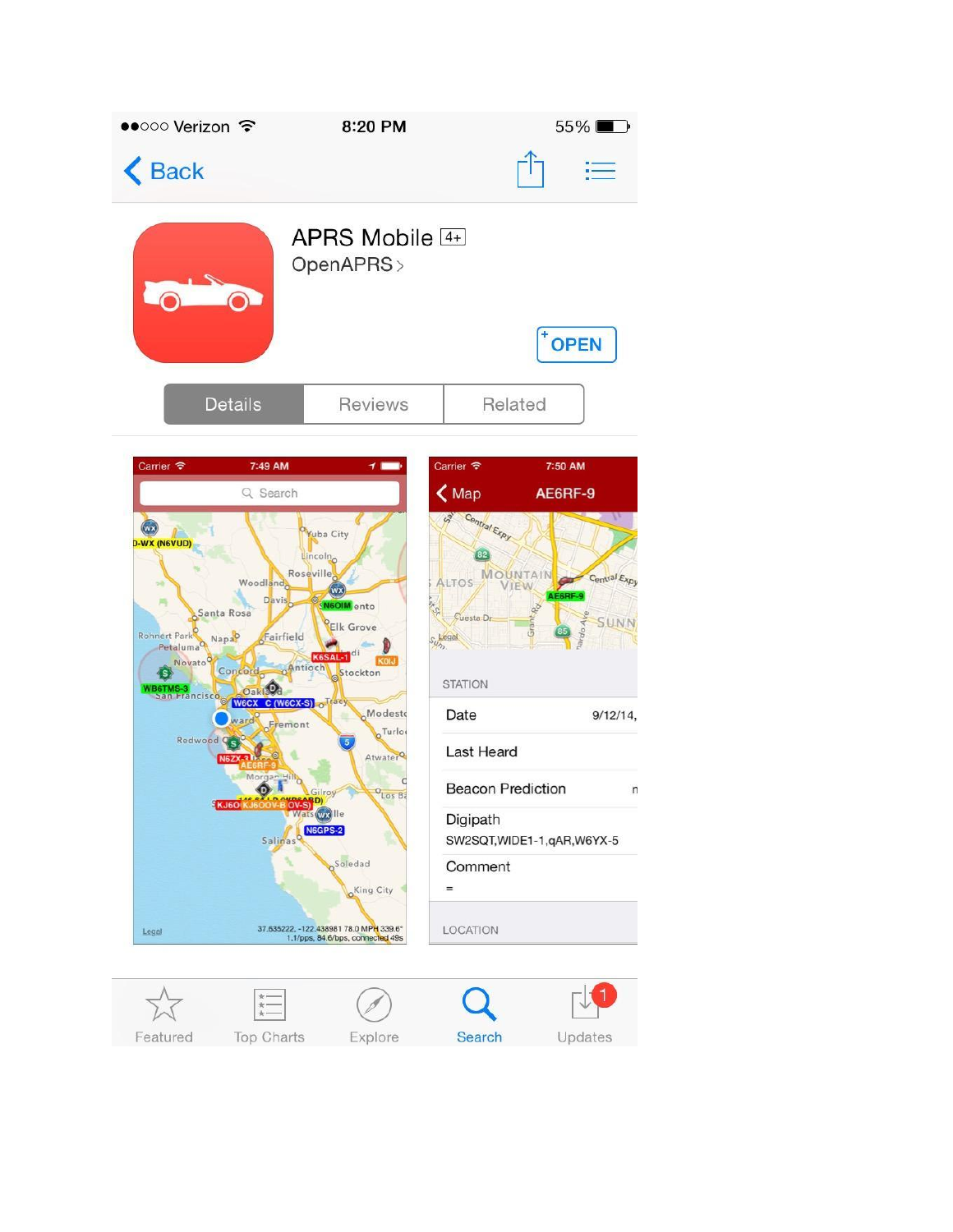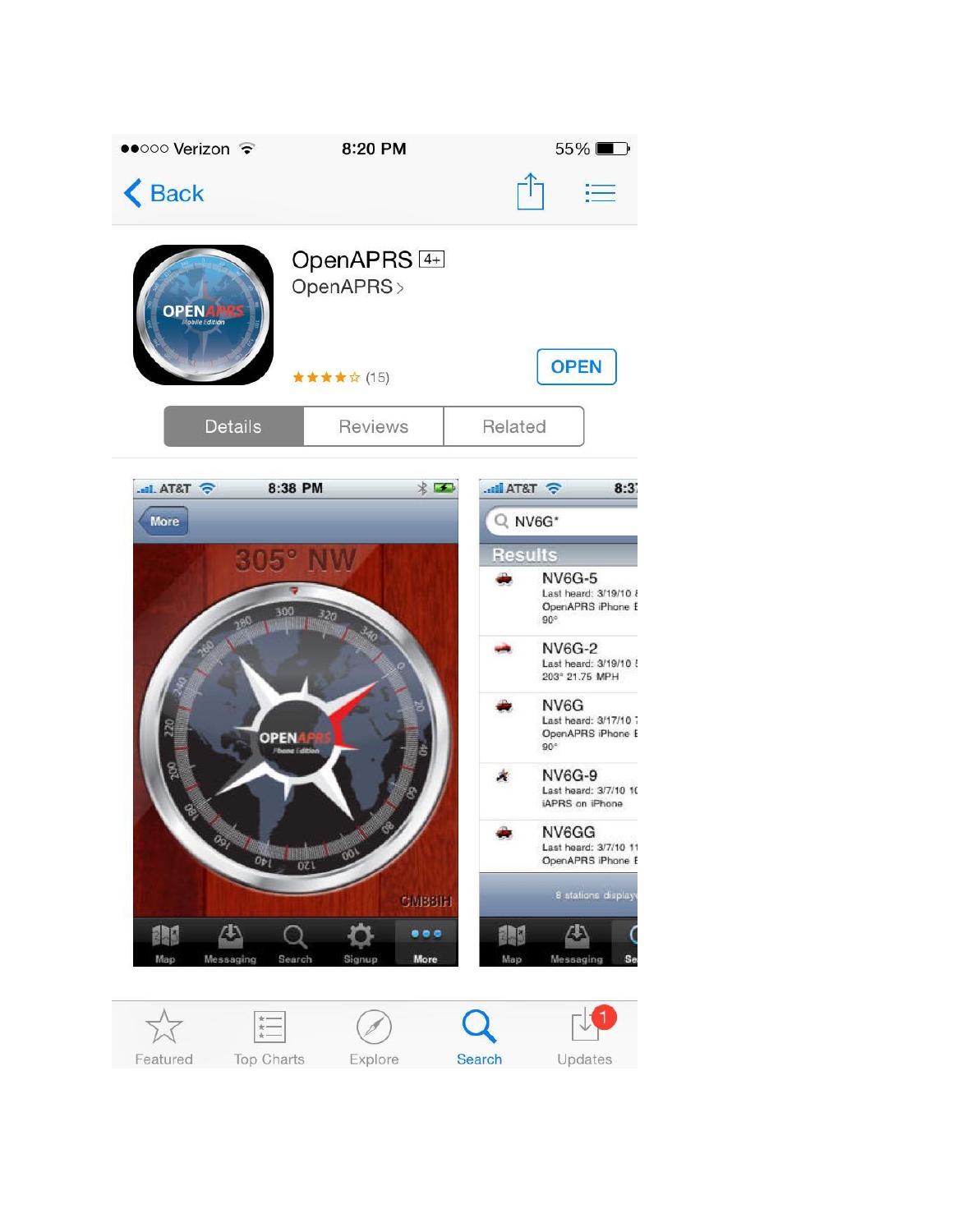I will give the step by step for APRS Mobile. Here is what to do after you install the app. The app will first open in the "Settings" menu which looks like this:

| ●●○○○ Verizon        | 8:22 PM         | $155\%$            |
|----------------------|-----------------|--------------------|
| $\bigwedge$ Map      | <b>Settings</b> |                    |
|                      |                 |                    |
| <b>APRS-IS</b>       |                 |                    |
| Connect              |                 |                    |
| Callsign             |                 | N1PLH-5            |
| Passcode             |                 |                    |
| Server               |                 | lga.aprs2.net      |
| <b>Server List</b>   |                 |                    |
| Port                 |                 | 14580              |
| Range                |                 | 310.69 mi          |
| <b>STATION</b>       |                 |                    |
| $\blacksquare$ Truck |                 |                    |
| Position Ambiguity   |                 | 0                  |
| Comment              |                 | <b>APRS Mobile</b> |
|                      |                 |                    |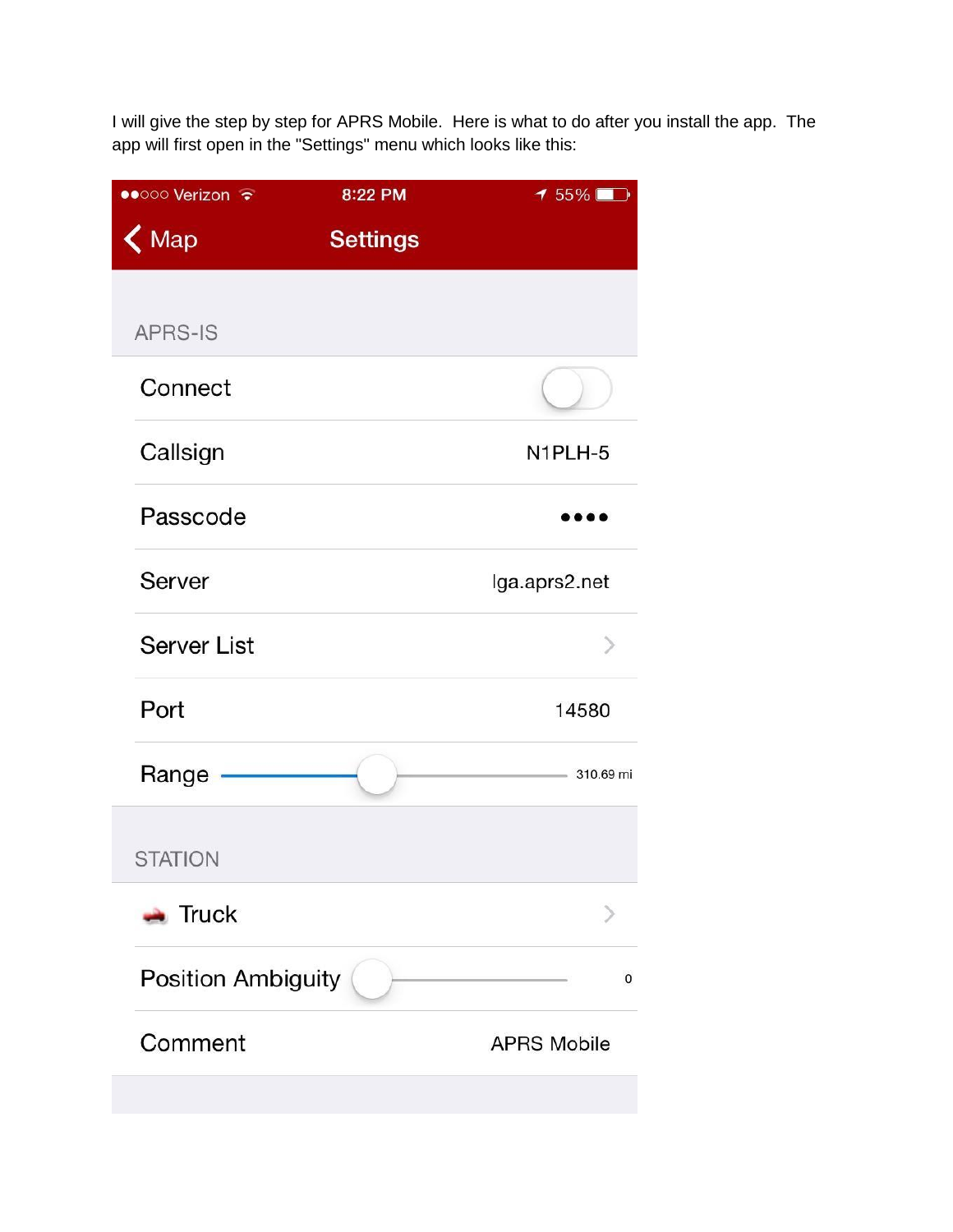| 8:22 PM<br>•••○○ Verizon ক     | $155\%$ |
|--------------------------------|---------|
| $\zeta$ Map<br><b>Settings</b> |         |
| <b>GPS</b>                     |         |
| <b>Auto Center Map</b>         |         |
| High Precision (batt drain)    |         |
| <b>Pedestrian Resolution</b>   |         |
| <b>SMARTBEACON</b>             |         |
| Enabled                        |         |
| Min Turn Angle                 | 27      |
| <b>Turn Slope</b>              | 255     |
| Min Turn Time (s)              | 5       |
| Slow Speed                     | 5       |
| Slow Rate (s)                  | 300     |
| <b>Fast Speed</b>              | 49      |
| Fast Rate (s)                  | 60      |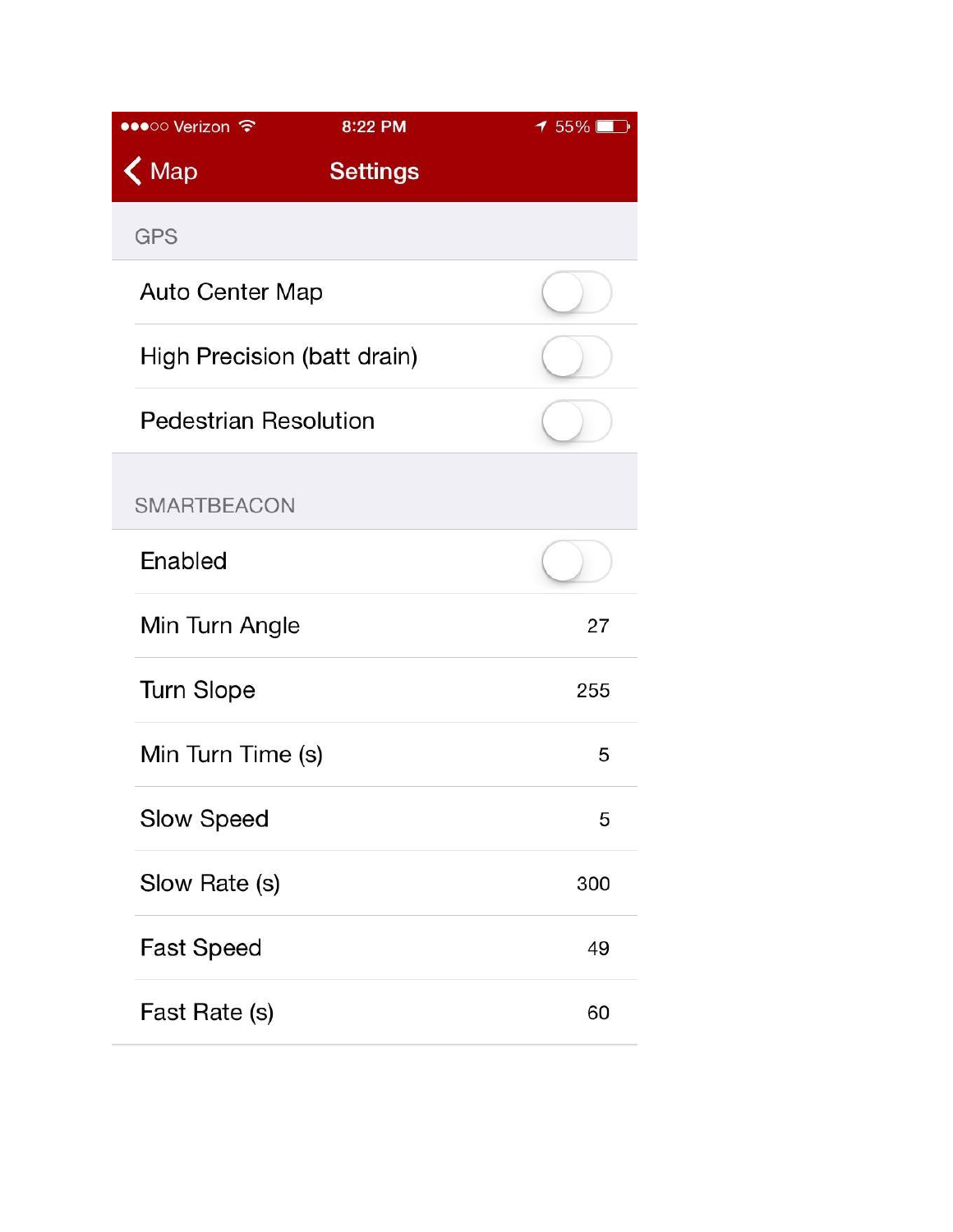| ●●●○○ Verizon →        | 8:22 PM         | $155\%$                       |
|------------------------|-----------------|-------------------------------|
| $\bigwedge$ Map        | <b>Settings</b> |                               |
| <b>Fast Speed</b>      |                 | 49                            |
| Fast Rate (s)          |                 | 60                            |
| <b>APRS-IS POSTING</b> |                 |                               |
| <b>URL</b>             |                 | http://srvr.aprs-is.net:8080/ |
| <b>UNITS</b>           |                 |                               |
| <b>Distance</b>        |                 | Imperial $>$                  |
| Height                 |                 | Imperial $\geq$               |
| Temperature            |                 | Fahrenheit >                  |
| Volume                 |                 | Imperial $\geq$               |
| Pressure               |                 | $Mbar$ >                      |
| <b>SCREEN SAVER</b>    |                 |                               |
| Enabled                |                 |                               |
|                        |                 |                               |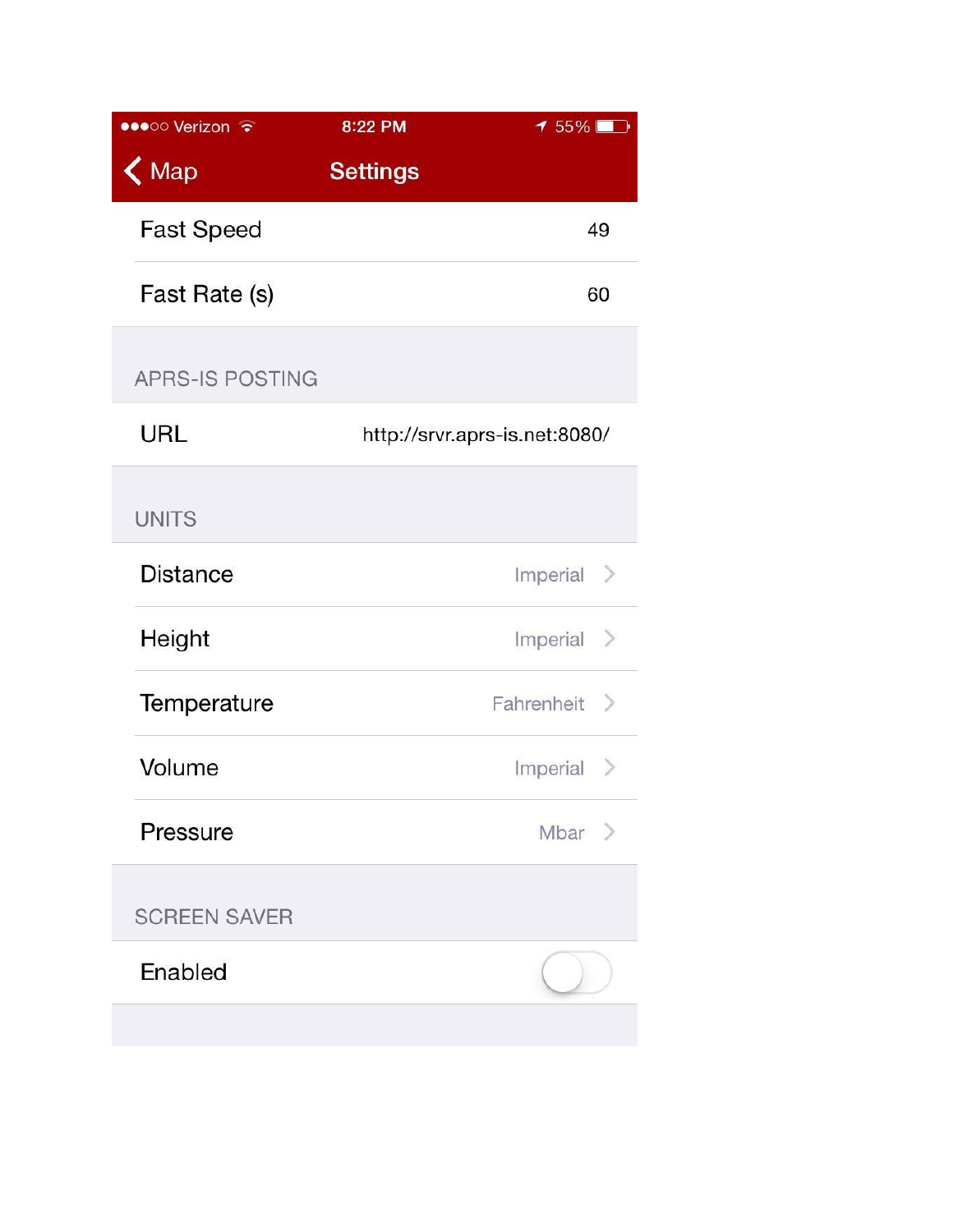From the top:

- Make sure Connect is on
- Enter your call sign and SSID ex. N1PLH-5 (5 is acceptable for phone device)
- Skip over Passcode
- Default Server is okay, or you can choose another like NY
- Scroll down to the GPS section and enable Auto Center Map
- Enable High Precision only if you can plug your phone in as this will keep the GPS on and kill your battery pretty quickly
- Don't enable Pedestrian Resolution for the same reason
- Make sure Smart Beacon is enabled
- Scroll down to Slow Rate and change to 300 (this makes it beacon at least once every 5 minutes
- If you aren't going to be plugged in, enable Screen Saver

In the top left hit Map to go back to the map screen. Now click on the map icon at the top right of the screen next to the Settings icon. These settings control the items that get displayed on your map. For this event, I don't know that many of the operators will be looking at the map, but if you like, I suggest the following settings here.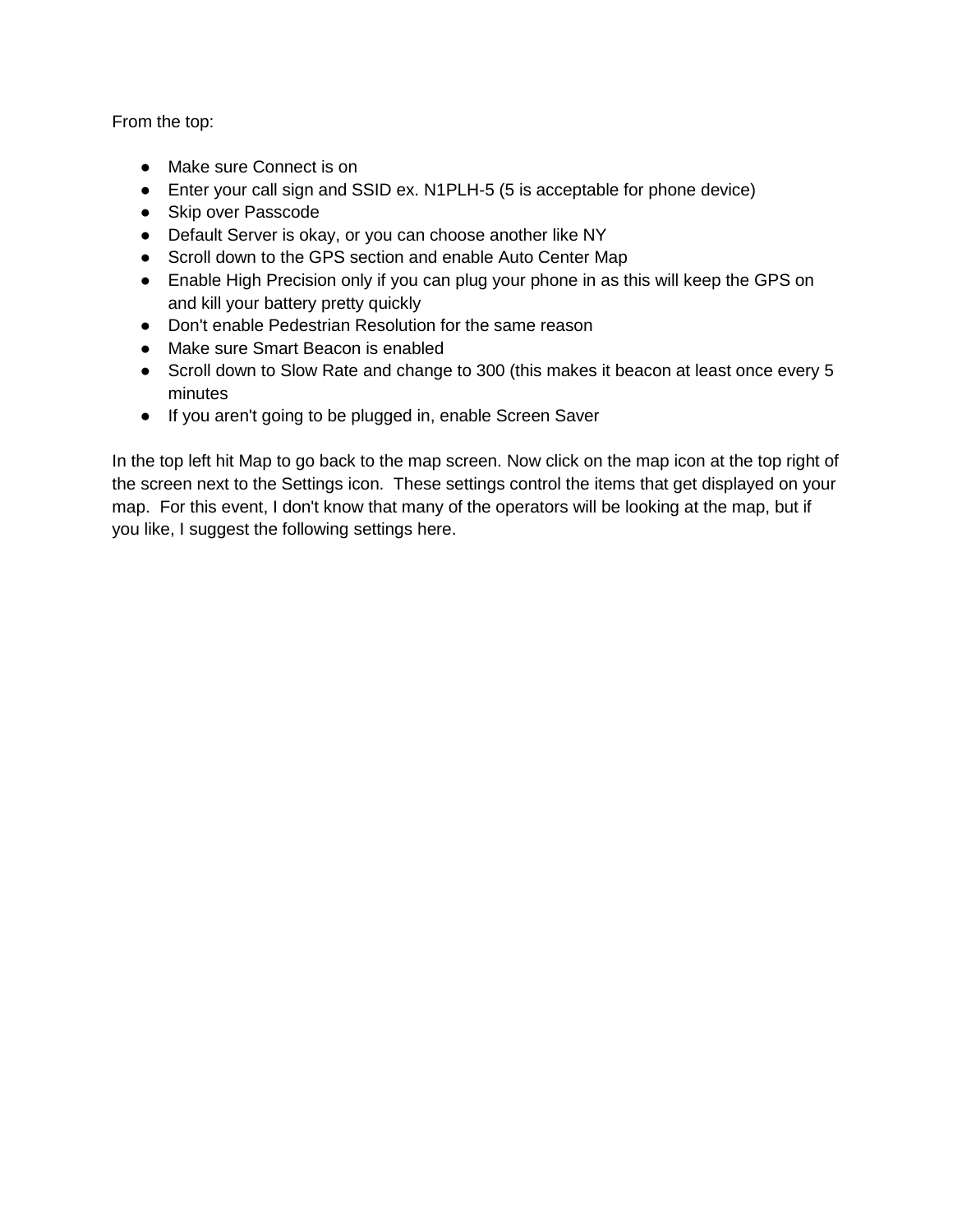| •••○○ Verizon ←          | 8:22 PM        | $155\%$ |
|--------------------------|----------------|---------|
| $\bigwedge$ Map          | <b>Options</b> |         |
|                          |                |         |
| <b>MAP OPTIONS</b>       |                |         |
| Station Age -            |                | 4h      |
| Track Age                |                | 4h      |
| Expire -                 |                | 1h      |
| <b>PHG Enabled</b>       |                |         |
| <b>Reckoning Enabled</b> |                |         |
| <b>STATUS</b>            |                |         |
| <b>APRS-IS Server</b>    |                |         |
| <b>Connected Since</b>   |                |         |
| Packets/s                |                |         |
| Bytes/s                  |                |         |
| <b>LOCATION</b>          |                |         |
|                          |                |         |